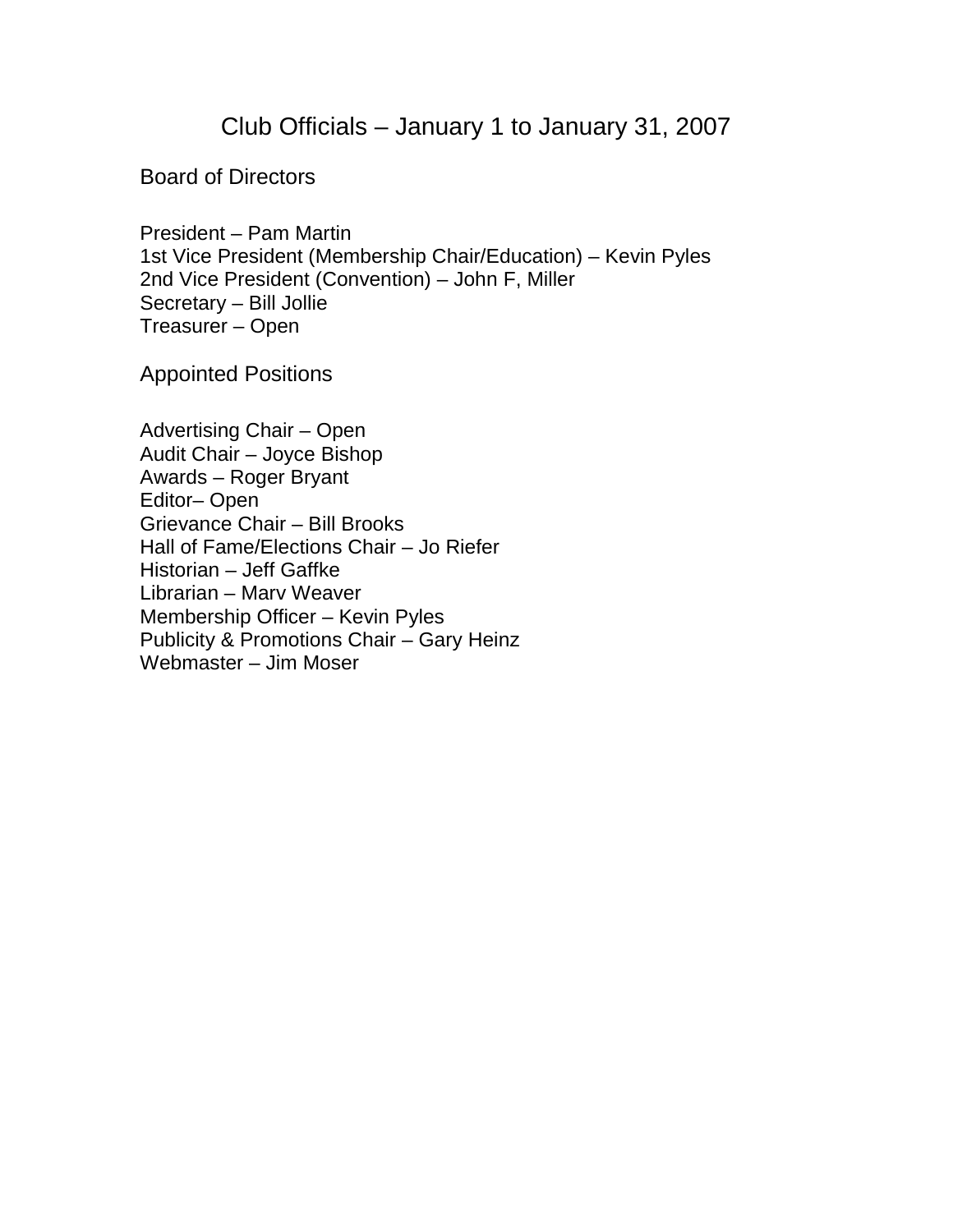## Club Officials – February to August, 2007

## Board of Directors

President – Pam Martin 1st Vice President (Membership Chair/Education) – Kevin Pyles 2nd Vice President (Convention) – John F, Miller Secretary – Bill Jollie Treasurer – Judy Barton

Appointed Positions

Advertising Chair – Open Audit Chair – Joyce Bishop Awards – Roger Bryant Editor– Open Grievance Chair – Bill Brooks Hall of Fame/Elections Chair – Jo Riefer Historian – Jeff Gaffke Librarian – Marv Weaver Membership Officer – Kevin Pyles Publicity & Promotions Chair – Gary Heinz Webmaster – Jim Moser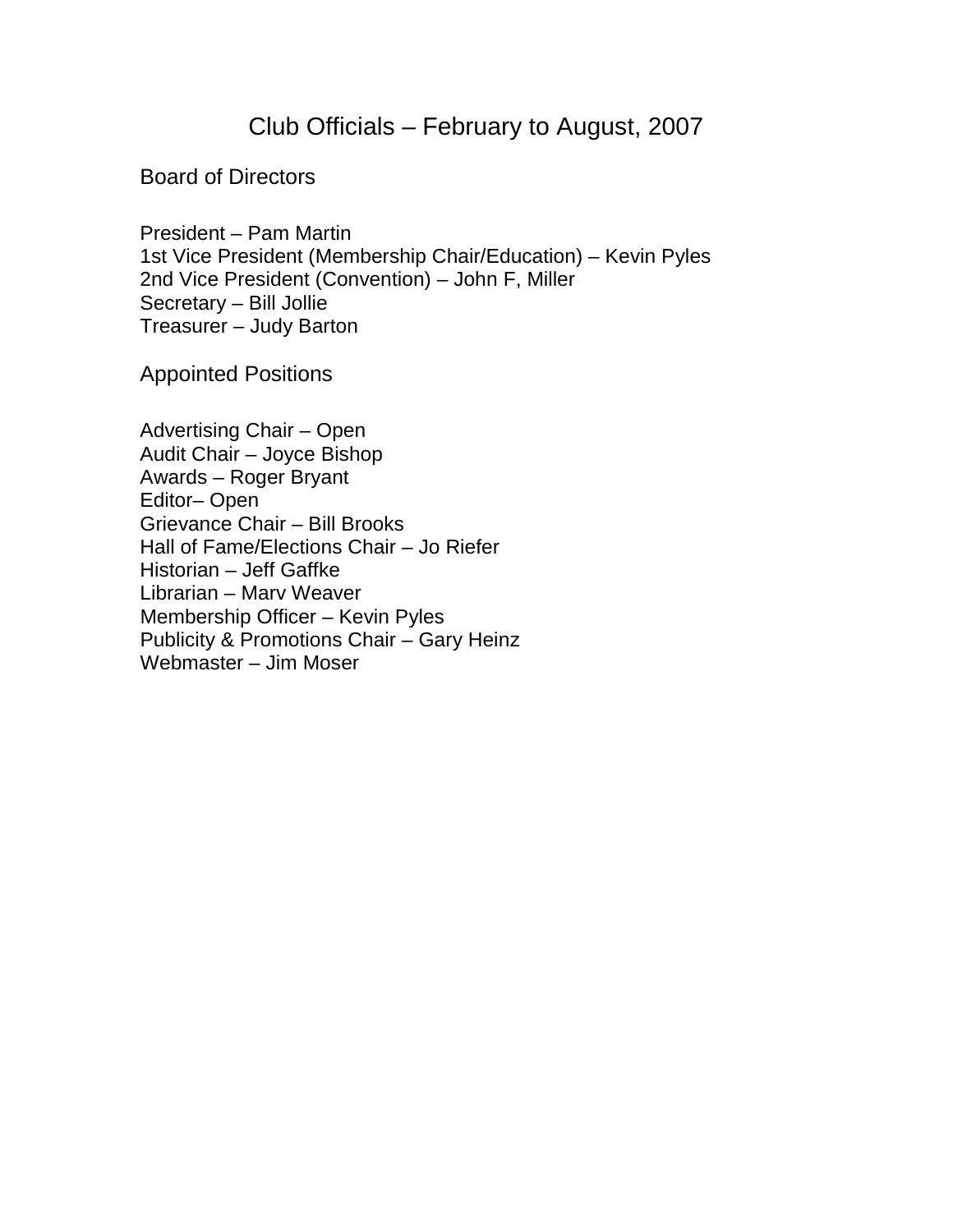Club Officials – September to November, 2007

Board of Directors

President – Ralph Fajardo 1st Vice President (Membership Chair/Education) – Leroy Rico 2nd Vice President (Convention) – Dan Hanagriff Temporary Secretary – Jim Munding Treasurer – Judy Barton

Appointed Positions

Advertising Chair – Open Audit Chair – Joyce Bishop Awards – Roger Bryant Editor– Larry Archer Grievance Chair – Bill Brooks Hall of Fame/Elections Chair – Open Historian – Jeff Gaffke Librarian – Marv Weaver Membership Officer – Kevin Pyles Publicity & Promotions Chair – Tracy Bottenmiller Webmaster – Jim Moser